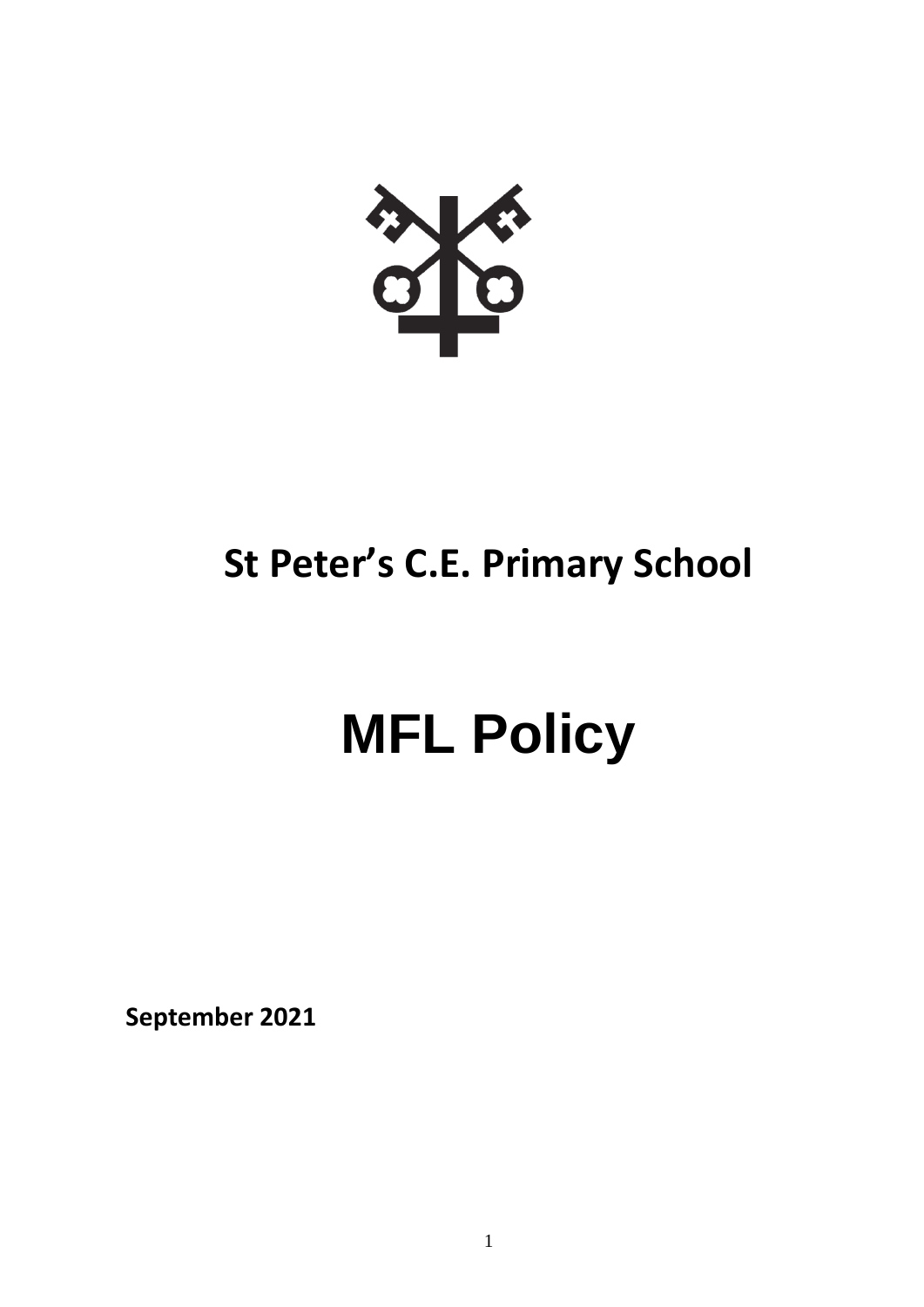#### **Christian Vision**

As a Christian family at St Peter's School, we create a unique place of learning, nurturing the gifts that God in His awesomeness has given us. We encourage every child and prepare them for life's journey, inspiring them to fulfil their potential, their dreams and their aspirations.

Sowing the seeds of tomorrow. (Matthew 13:1-23)

#### **Introduction**

Learning a foreign language prepares pupils to participate in a rapidly changing world in which work and other activities are often carried out in languages other than English. The rise of international commerce means that pupils need to be equipped with the skills needed by the international workplace. The choice of which language to teach is secondary to the lifelong language learning skills that the pupils will be encouraged to develop. These are skills that they will be able to access in the future, to learn new languages or to improve their competence in an existing language. Increased capability in the use of FL promotes initiative, confidence and independent learning and encourages diversity within society.

#### **Our Aims**

- To increase children's linguistic competence through regular timetabled FL sessions.
- To exploit cultural links and experiences when opportunities arise.
- To promote positive attitudes towards language learning through a range of learning activities.
- To develop listening skills and phonological awareness.

#### **Impact**

By the time the children leave St. Peters, they are emerging linguists who have a range of vocabulary on different topics. They understand simple sentence structure, basic grammatical rules and speak with an accent. We endeavour to immerse our children in French Culture.

## **Organisation**

Our School values language acquisition and begins teaching French in Year 3. This ensures that particular language learning strategies are taught and appropriate skills are practised. We use a scheme developed at St Peter's from published resources which covers all objectives outlined in the National Curriculum. FL is also part of the school day and, as such, is on-going throughout all of children's learning. Pupils are encouraged to speak in French outside of the classroom to other adults and also to their peers. Basic French vocabulary is promoted throughout the school i.e. answering the register in French.

Children are regularly taught specific skills, concepts and vocabulary in a weekly dedicated French lesson to ensure progression and skills development.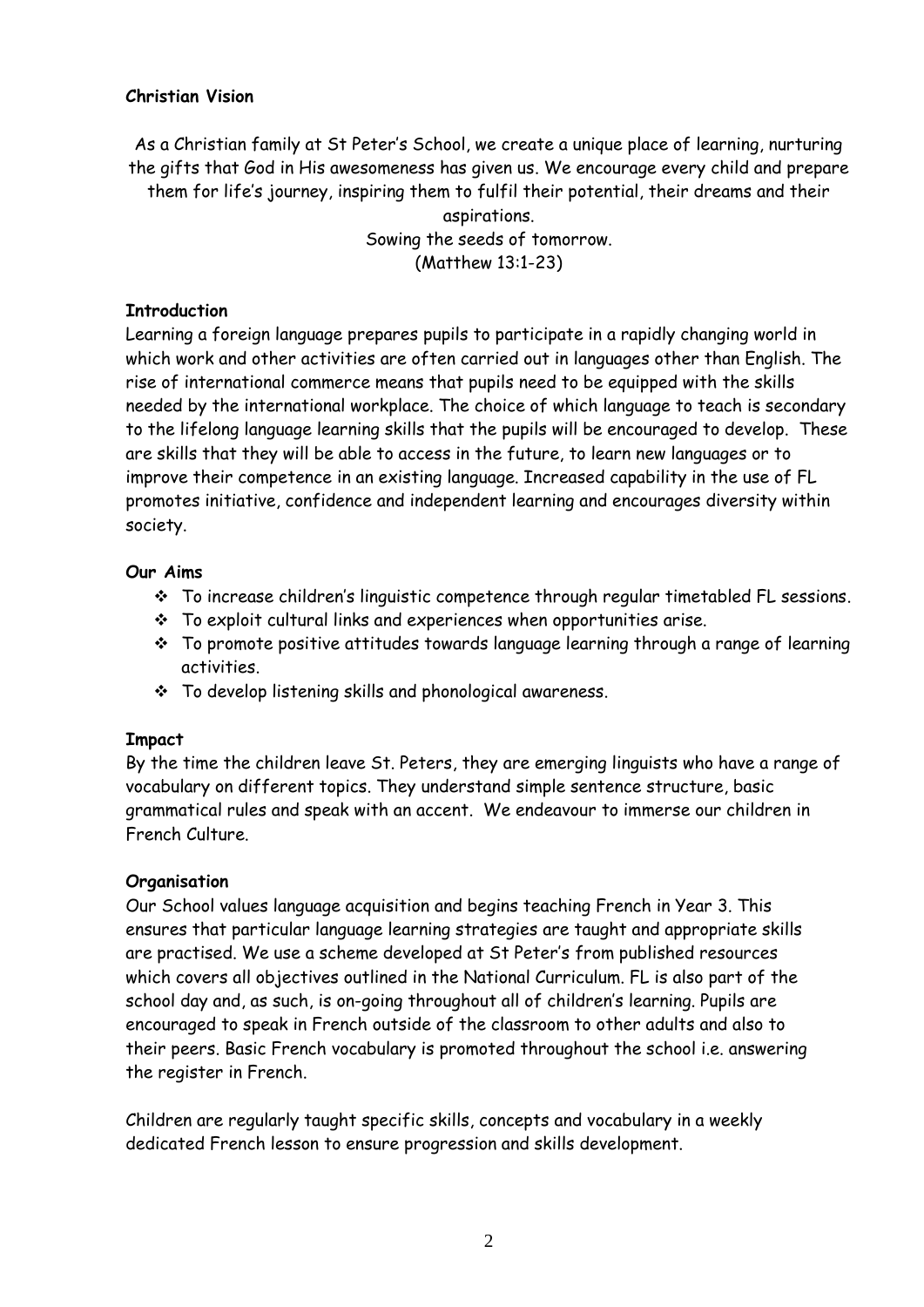#### **Planning and Teaching**

St Peter's MFL Scheme of work is based on the KS2 National Language Curriculum and outlines what we teach throughout the year. Staff plan according to the aims to ensure all objectives are met which coincide with our school's scheme of work. The work will be delivered at a greater aspect of challenge for children further up the school or gifted linguists.

During French sessions children are given the opportunity to work as a class, as individuals and as part of a group. The choice of class organisation is determined by the learning task. By its nature, FL will involve lots of interaction with visual, auditory and kinaesthetic prompts. Lessons involve a range of activities such as; singing songs, dance, role play, playing games, conversation, reading stories, writing and linking French festivals to ours i.e. Faster and Christmas.

Computing will support teaching using appropriate programmes and equipment.

#### **Cross Curricular Links**

Foreign Language draws upon and develops skills, knowledge and understanding from across the curriculum. Appropriate links can be made with other curriculum areas.

FL can make a major contribution to cross-curricular elements in the development of key concepts, skills, values and attitudes. FL has a particularly strong link with the following cross curricular themes: Computing, Mathematics, Religious Education, Art, Geography and Music.

**Music –** French music played during lunch times. Children perform in class assemblies. **Dance –** Through songs learned and videos clips. **R.E –** Easter, Christmas celebrated around the world. **Geography -** Directions, maps of French speaking countries. **Art –** Monet, Cezanne, Mattise, Seurat **Maths –** learning numbers

## **Pupils with Special Educational Needs**

Pupils with special educational needs receive support from our staff to undertake exercises or projects geared to their level of ability and to take an effective and valuable role in mixed ability co-operative group work. They include:

- Pupils with learning difficulties who may need support with reading and writing but who may have well-developed oral skills.
- Pupils who have difficulties with practical tasks, who may need more support and extra opportunities for practice.
- Pupils with particular ability and flair for languages, who are extended through the use of additional, more demanding, assignments.